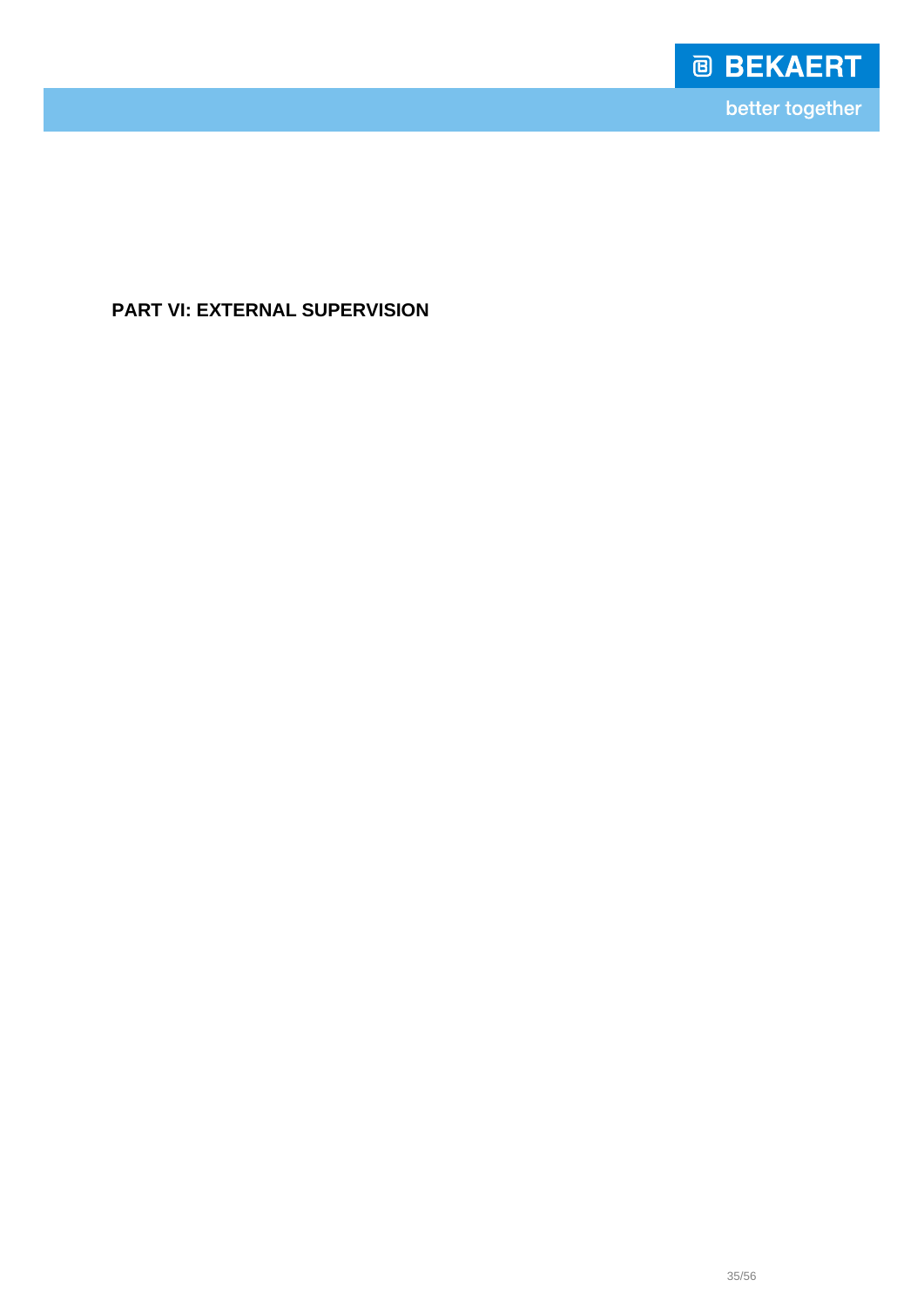## **VI.1. REGULATORY SUPERVISION**

## FSMA

The Company, as a Belgian company the shares of which are admitted to trading on the regulated market of Euronext Brussels, is subject to the regulatory supervision by the Financial Services and Markets Authority ("FSMA"; www.fsma.be), one of two supervisory authorities of the Belgian financial sector.

## Euronext Brussels

The Company's shares are admitted to trading on the regulated market of Euronext Brussels (www.euronext.com). As such the Company is subject to the Euronext Brussels' rules and supervision.

## **VI.2. STATUTORY AUDITOR**

## VI.2.1. External Audit

The Company appoints its Statutory Auditor in accordance with the Companies Code for a three-year, renewable term of office.

The consolidated Group accounts are reviewed by the same auditor. The Group recognizes the importance of a relationship of trust with its Statutory Auditor, and therefore values consistency in approach and continuity of highly qualified, responsible external auditors.

The renewal of the term will be subject to a thorough review of the quality of service on a worldwide basis and competitiveness and applicable laws and regulations (including the EU Audit Regulation). The individual auditors should in any event not be appointed for more than three terms of three years. The worldwide association they belong to is not subject to this limitation.

The individual consolidated Group companies will for efficiency and practical communication purposes in principle select the same worldwide association as their local statutory auditor.

The joint ventures and associates decide independently on their statutory auditors, but the Company will ensure sufficient quality to guarantee adequate IFRS reporting and sufficient comfort for the Group Statutory Auditor and the Board.

#### VI.2.2. Reporting by Statutory Auditor

The Statutory Auditor has regular meetings (at least two per year) with the Chairperson, with the CEO and the CFO, and with the ARFC.

#### VI.2.3. Supervision of Statutory Auditor

The Statutory Auditor is subject to the rules of the IBR (*Instituut van de Bedrijfsrevisoren*).